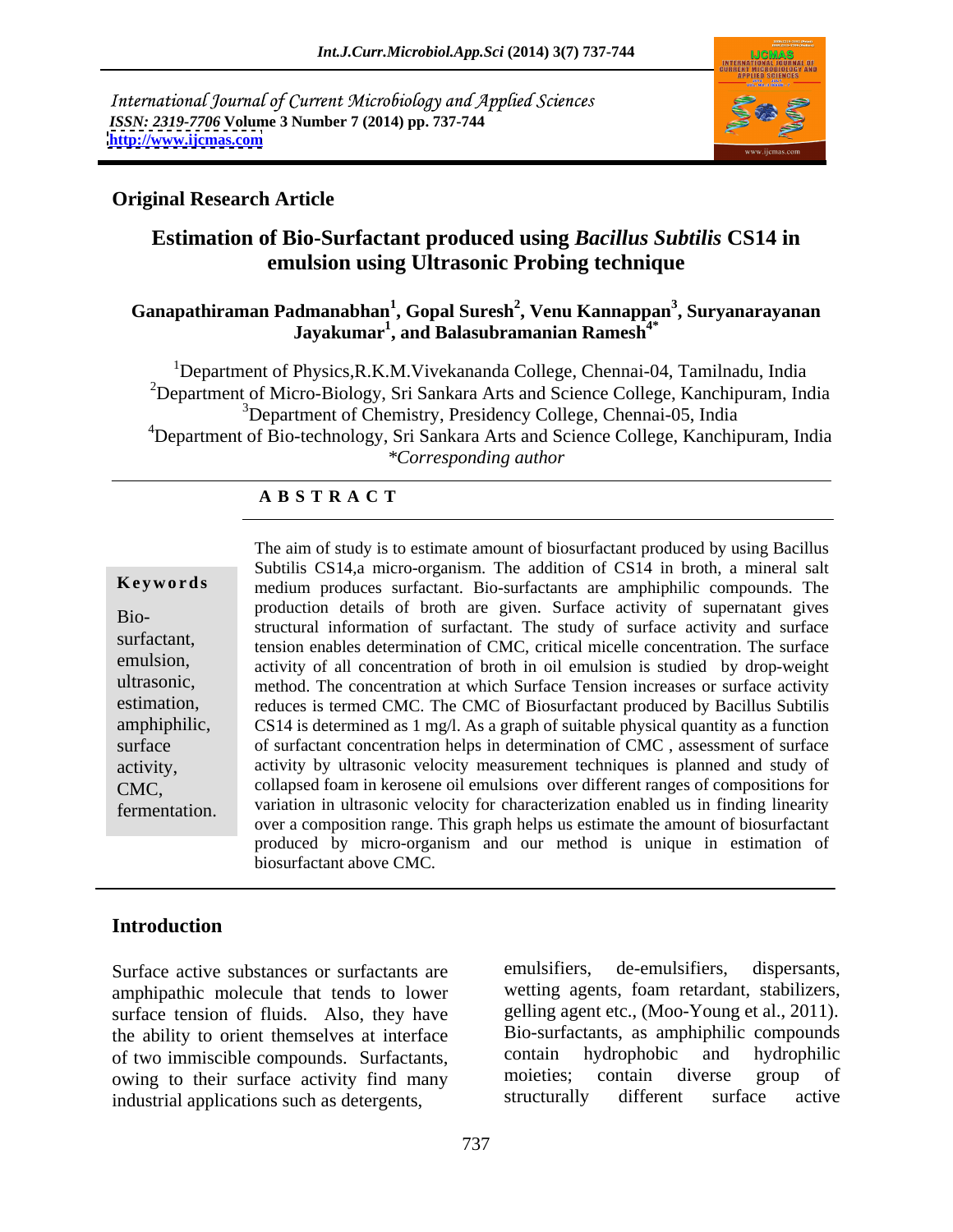molecules (Muthuswamy et al., 2008).A *Bacillus Subtilis* ATCC 21332 produces variety of microorganism like bacteria, cyclic lipo-peptide Surfactin, which is most fungi, yeast can produce bio-surfactant that are further classified as high molecular mass structurally described as follows: Seven and low molecular mass surfactant. Bio- amino acid ring structure, coupled to fatty surfactants could also be classified acid chain via lactone linkages that lowers according to their applications (Rahman and surface tension from 72mN/m to 27.9mN/m Gakpe, 2008; Reznik et al., 2010). The first at concentration as low as 0.005% (Arima et category is proteins lipoproteins or complex al., 1968). mixture of polymers. The low molecular mass comprises glycolipids and lipopeptides

The structure of bio-surfactant may include mycolic acid, glycolipids, polysaccharide lipid complex, lipoprotein, lipopeptides, phospholipids, microbial cell surface itself (Karanth et al., 1999). **Example 2 Materials and Methods** 

Bio-surfactant may further be described as microbial metabolites and possess Bio-surfactant producing *Bacillus sp.* CS 14 amphiphilic structures with hydrophobic moiety characterized by long chain fatty acid, alkyl hydroxyl fatty acid. Those with hydrophilic moiety are characterized as carbohydrate, amino acid, a cyclic peptide, phosphate, carboxylic acid or alcohol physiological and biochemical (Georgiou et al., 1992). They tend to interact<br>characterization at interface and affect adhesion and detachment of bacteria (Rodrigues et al., Culture media 2006). Previous studies looked for among potential bio-surfactant (Bordoloi and konwar, 2009).  $composition$  ( $g/l$ ) was utilized.

The secondary metabolites help in survival  $MgSO4.7H_2O(0.6);$ of bio-surfactant producing microorganism. These facilitate nutrient transport microbe host interaction and act as biocide agents.<br>
Linopentide has interesting surface activity<br>  $\text{MnSO}_4.4H_2O$ ,  $0.56g$   $H_3BO_3$ ,  $1.0g$ Lipopeptide has interesting surface activity and as antibiotic potential and therefore as  $CuSO<sub>4</sub>.5H<sub>2</sub>O$ , 0.39 Na<sub>2</sub>MoO<sub>4</sub>.2H<sub>2</sub>O, 0.42g<br>highlightness coclouses the antibiotic antiviral:  $CoCl<sub>2</sub>.6H<sub>2</sub>O$ , 1.0g EDTA, 0.004g bio-surfactant can be antibiotic, antiviral; specific toxins and enzyme inhibitors (Rodrigues et al., 2006).

powerful bio-surfactant that can be surface tension from 72mN/m to 27.9mN/m at concentration as low as 0.005% (Arima et al., 1968).

(De-Souza et al., 2003). wide ranging from agriculture to cosmetics; The application potential of bio-surfactant is from food to petro-chemical and from textiles to petroleum production (Reiling et al., 1986; Ochsner et al., 1994) Enhanced oil recovery; remediation of organic and metal contaminated sites(Bodouret al., 2003).

## **Materials and Methods**

### **Microorganism**

strain was obtained from Department of Biotechnology, Sri Sankara Arts and Science College, Kanchipuram, Tamilnadu, India. The bacteria were confirmed by all identification methods like morphological, physiological and biochemical characterization.

### **Culture media**

physicochemical properties, surface tension For bio-surfactant production, cultivation reduction and ability to form emulsion media, comprising of Mineral Salt Medium anti-tumour agent, immune-modulators,  $NiCl<sub>2</sub>.6H<sub>2</sub>O$  and 0.66g KI. pH of medium  $(MSM)$  is used and the composition (g/l) was utilized.  $Na<sub>2</sub>HPO<sub>4</sub>(2.2)$  KH<sub>2</sub>PO<sub>4</sub>(1.4),  $FeSO<sub>4</sub>.7H<sub>2</sub>O(0.01)$ , NaCl(0.05),  $CaCl<sub>2</sub>(0.02)$ , yeast extract (0.02) and 0.1ml of trace element solution containing  $(g/l):(2.32)g ZnSO<sub>4</sub>.7H<sub>2</sub>O; 1.78g$  $MnSO_4.4H_2O$ ,  $0.56g$   $H_3BO_3$ ,  $1.0g$ CuSO4.5H2O, 0.39 Na2MoO4.2H2O, 0.42g  $CoCl_2.6H_2O$ ,  $1.0g$  EDTA,  $0.004g$ was adjusted to  $6.8 \pm 0.2$  (Bodouret al., 2003).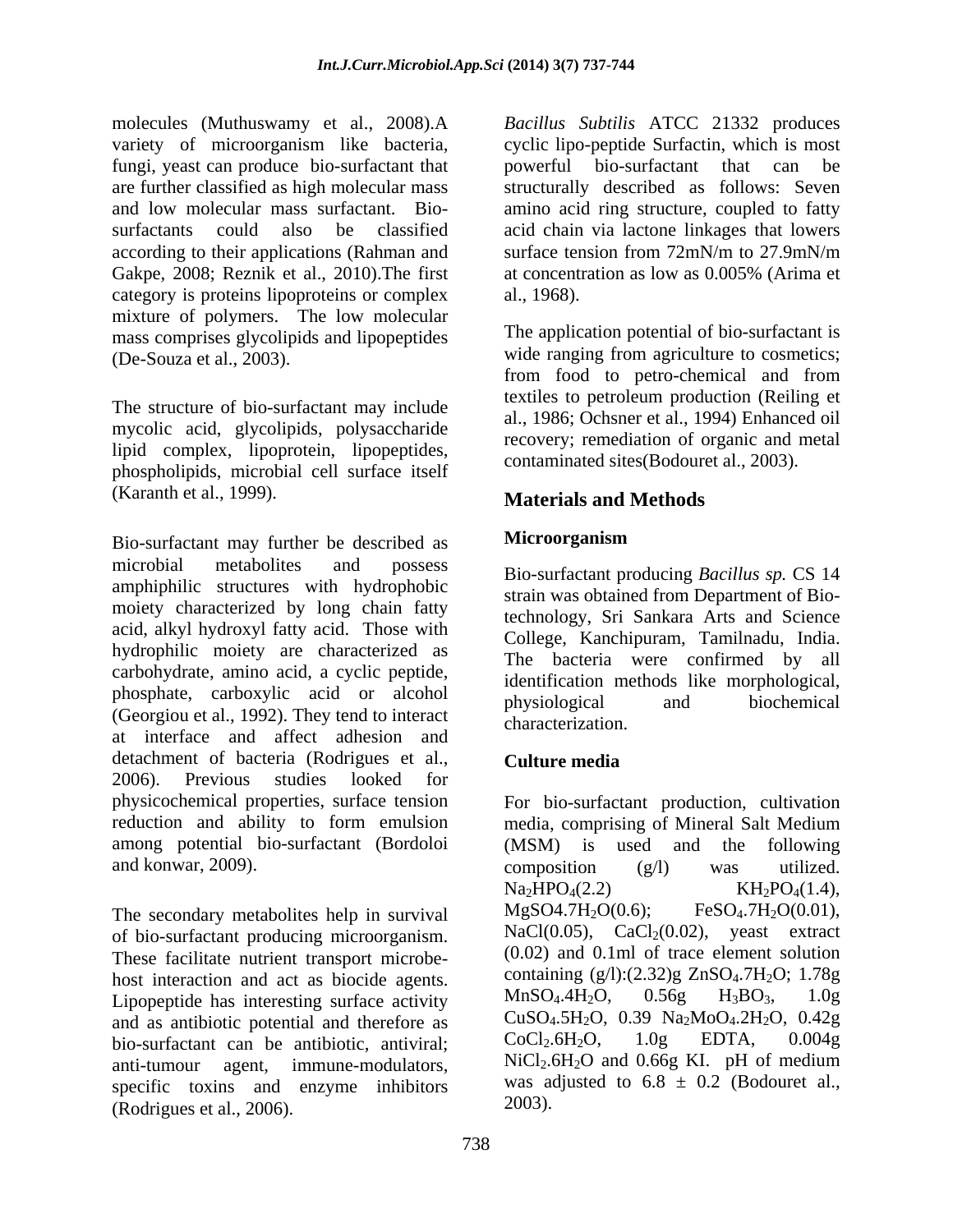### **Bio-surfactant Production**

Bio Surfactant production was carried out using a lab scale fermentor (New Brunswick Scientific, BIOFLO-110). After the Surface activity of supernatant was inoculum was prepared, the fermentor vessel was sterilized, DO (Dissolved Oxygen) probe was polarized and the pH probe was calibrated. 2.5 litre of the production of Uninoculated medium) - (Surface medium was prepared and 2.450litres added to the fermentor vessel. All the ports were thoroughly checked and were cotton The surface activity of all concentration is plugged except one port to avoid medium determined by drop weight method(Ramesh loss due to pressure raise during et al., 2010). The concentration at which autoclaving. The vessel along with the surface tension begins to increase or surface medium was sterilized at 121°C/15 lbs. The activity begins to reduce was considered vessel was allowed to cool and inoculum CMC. was poured in sterilized condition using ethanol cleaning and with flame for sterile **Alternative methods for finding CMC** environment. The program was set organism *Bacillus sp.* CS14 as 30°C, 200

surfactant (g/l) produced were estimated as micelles. Depending on chemical weighed centrifuge tubes at 10,000 rpm for 15 minutes. After the centrifugation the cell above which micelles form is called critical free supernatant was loaded in large glass biomass. The cell free supernatant in the chromatography column was applied with medium. The value of CMC can be for bio-surfactant production as described by function of surfactant concentration

## **concentration (CMC) value:**

Surface activity of supernatant was calculated using formula.

Surface activity  $=$  (Surface Tension tension of supernatant)

CMC.

### **Alternative methods for finding CMC**

according to bio-surfactant producing rpm, 2 vvm, pH 6.8 cascaded to agitation. hydrocarbon 'tail' and polar usually ionic The fermentor was run for three days and 5 Thead' groups. In polar solvent, example ml samples were retrieved and bio- water, this dualcharacter of the amphiphile surfactant production estimated. leads to self association or micellization: the The amount of biomass (g/l) and bio- into organized molecular assemblies known according to procedure described (Davis et structure of surfactant, its micelle can be al., 2001). The samples retrieved from cationic, anionic, ampholitic (zwitterionic) the fermentor were centrifuged in pre- or non ionic. The concentration (actually an chromatography column and remaining Cmc monomers and micelles exist in biomass pellet was allowed to air dry and dynamical equilibrium. Micelles are small was weighed to calculate the amount of colloidal particles. When micelles form, compressed air from base of column using a determined by change in physicochemical Millipore pump to produce foam slowly. properties of surfactant solution as the The foam was collected in beaker and the collapsed foam was filtered with 0.22µm Experimentally, CMC is found by plotting a filter. The filtrate was tested quantitatively graph of suitable physical property as a Rio Surfactor production was carried onl<br>**Concertantion** (CMC) values and **critical** Micelles of the stationary of the stationary discussion of the stationary discussion of the stationary of the stationary of the stationar Surfactants are amphiphilic materials containing both a polar long chain surfactant molecule arranged themselves as micelles. Depending on chemical arbitrary concentration with narrow range) above which micelles form is called critical micelle concentration (CMC). Above the surfactant behaves as micro-heterogeneous medium. The value of CMC can be surfactant concentration increases. function of surfactant concentration (Dominguez et al., 1997).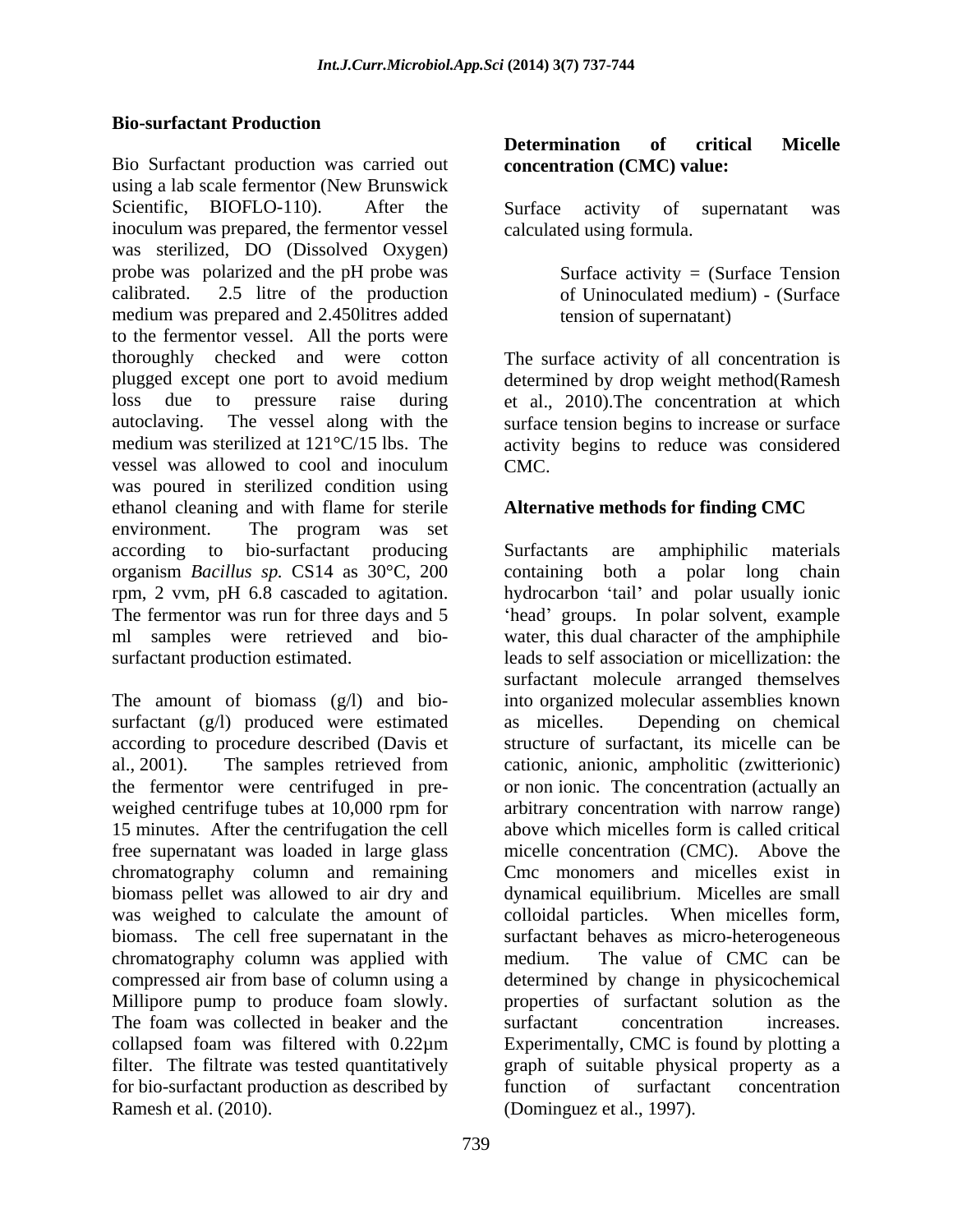## **Alternative method for Assessment of surface activity using Ultrasonic velocity**

For the emulsifications conditions, the *Bacillus sp.* is one of the best understood kerosene oil: collapsed foam (presents 5g/l prokaryotes in terms of molecular biology concentration of crude bio-surfactant) was and cell biology. Research on *Bacillus sp*. is taken in increasing ranges such as 20:10 to of primary concern in the study of 100 ratios. The emulsions were sonicated fermentation process (Madigan and using Ultra Turraxsonicator for five minutes. Martinko, 2003). A bio-surfactant producing After sonication, the samples were subjected Bacillus sp. CS14 strain obtained from to ultrasonic velocity measurements. A Department of Biotechnology of Sri Sankara sample cell made of brass with X-cut transducers was employed with a base frequency of 1MHz placed at distance of 2.6 cm. A pulse generator, a function generator and a synchroscope were employed to **Surface activity of bio-surfactant using** generate and monitor ultrasonic wave. The output of pulse generation was 20V and accuracy in ultrasonic velocity ±0.1m/s. All the assays were conducted in triplicate production by drop weight method is (Hodate et al., 1997). explained (Ramesh et al., 2010). The

Bacillus is a genus of gram positive, rod shaped bacteria and a member of division

**measurement techniques** bacillus species are able to secrete large Firmicutes. Bacillus includes both free living and pathogenic species. quantities of industrial bio-products. fermentation process (Madigan and *Bacillus sp*. CS14 strain obtained from Arts & Science College is shown in figure 1.

# **drop weight method**

**Results and Discussion** CS14 showed surface activity of Quantitative measurement of bio-surfactant production of bio-surfactant by *Bacillus sp*.<br>CS14 showed surface activity of 51.38mN/m(figure 2). It was able to reduce the surface tension of mineral salt media from 88.8mN/m to 37.42mN/m.

| <b>Table.1</b> Assessment of surface activity by Ultrasonic velocity measurement technique |  |
|--------------------------------------------------------------------------------------------|--|
|--------------------------------------------------------------------------------------------|--|

| Kerosene<br>oil (ml) | collapsed foam (ml)<br>(5g/l concentration<br>of crude biosurfactant) | <b>Ultrasonic</b><br>velocity (m/s) |
|----------------------|-----------------------------------------------------------------------|-------------------------------------|
| 20                   | 10                                                                    | $1265.8 \pm 0.10$                   |
| 20                   | 20                                                                    | $1276.0 \pm 0.20$                   |
| 20                   | 30                                                                    | $1298.8 \pm 0.20$                   |
| 20                   | 40                                                                    | $1292.0 \pm 0.20$                   |
| 20                   | 50                                                                    | $1310.4 \pm 0.20$                   |
| 20                   | 60                                                                    | $1322.0 \pm 0.23$                   |
| 20                   | 70                                                                    | $1332.5 \pm 0.20$                   |
| 20                   | 80                                                                    | $1340.2 \pm 0.30$                   |
| 20                   | 90                                                                    | $1352.2 \pm 0.26$                   |
| 20                   | 100                                                                   | $1370.8 \pm 0.41$                   |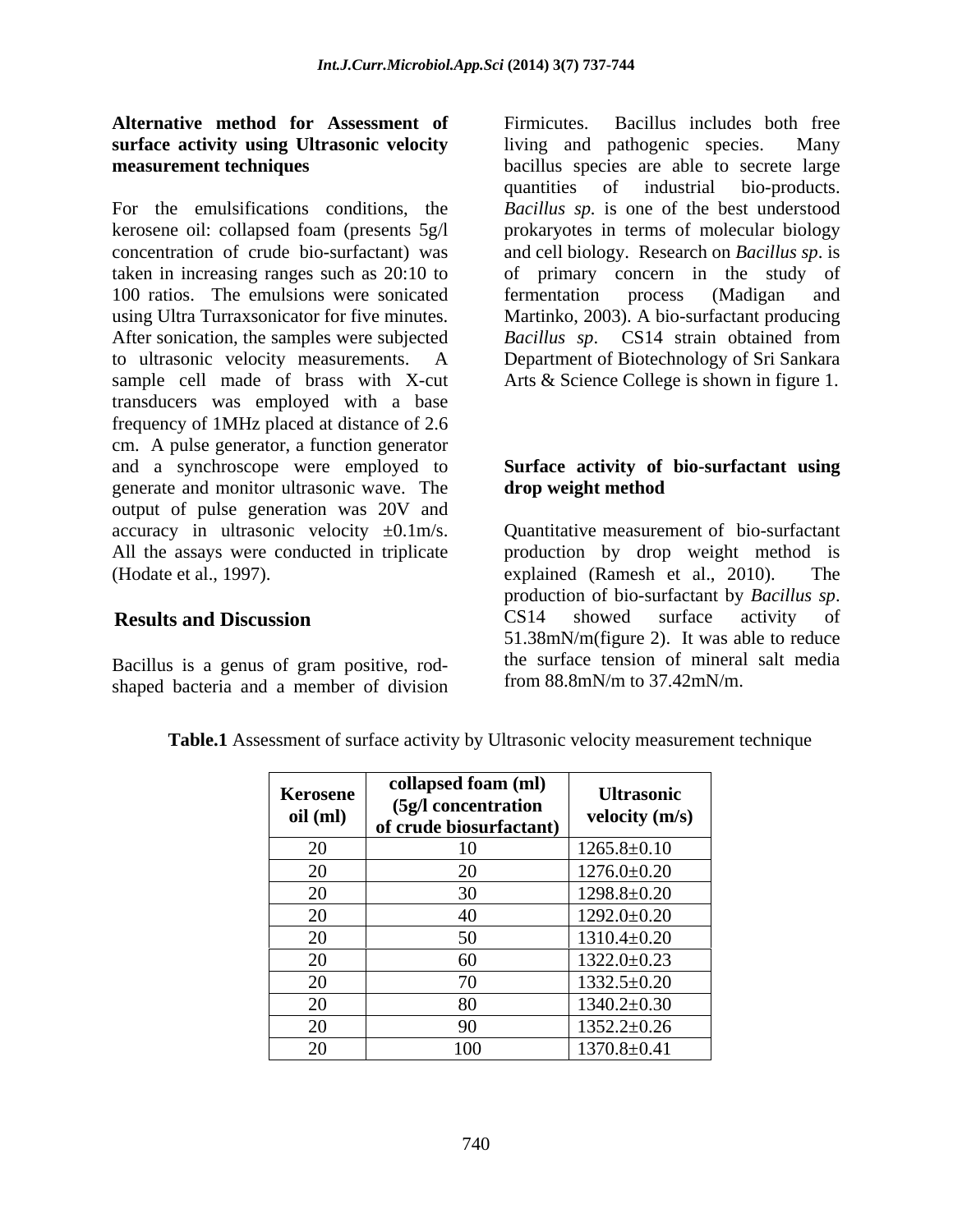### *Int.J.Curr.Microbiol.App.Sci* **(2014) 3(7) 737-744**



**Figure.1** Colony morphology of *Bacillus* sp. CS14

**Figure.2** Biosurfactant Production by *Bacillus* sp. CS14 using a lab scale Fermentor

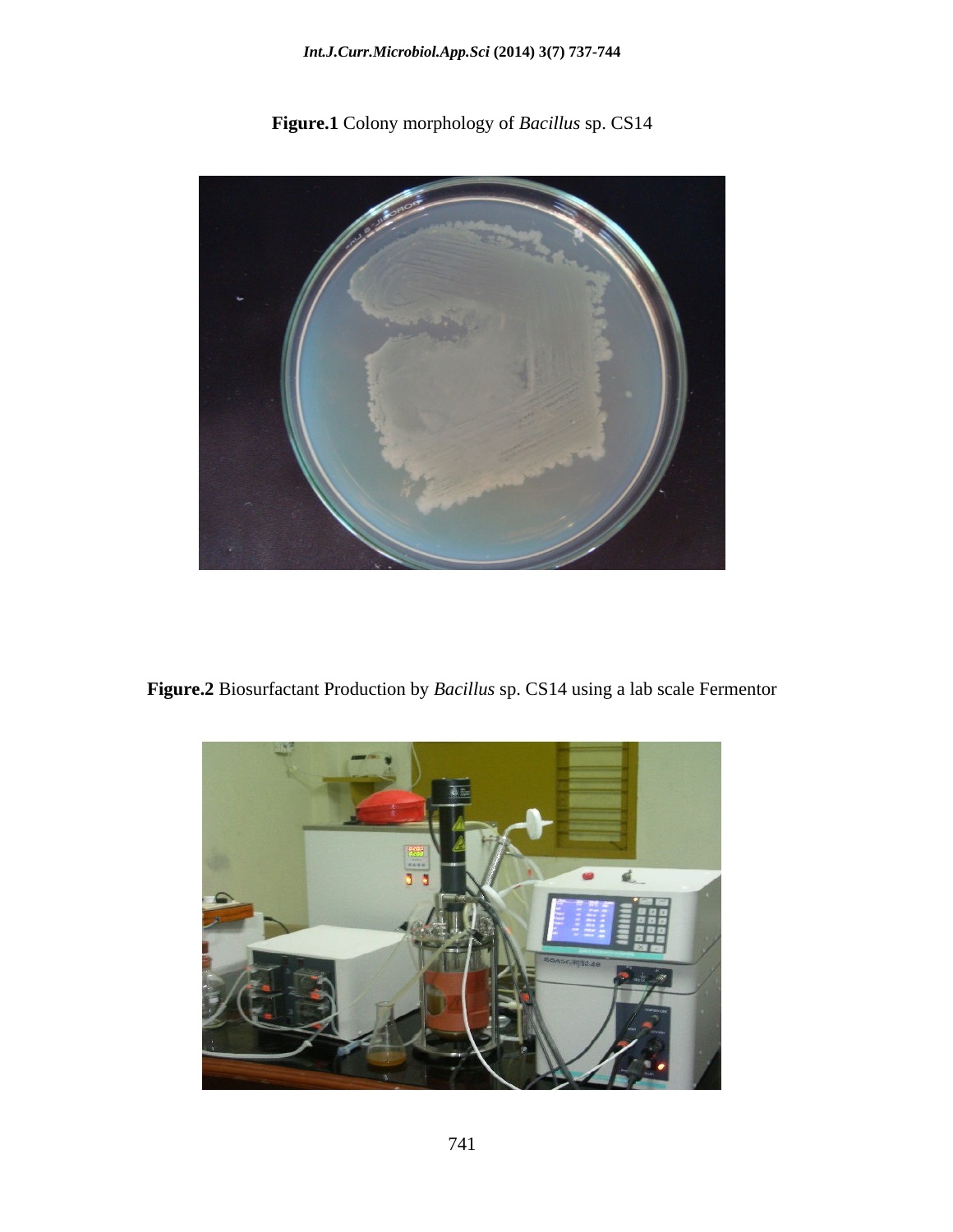

**Figure.3** Surface activity measurement showing linearity graph

According to Mulligan (2004) and sonicated using Ultra Turraxsonicator for Gnanamani (2010), a good surfactant must 5 minutes. After sonication, the samples reduce surface tension of water from 72 to were assessed for surface activity. 35mN/m and should show a surface investigation of bio-surfactant production. egenerator and synchroscope were

and Carillo et al. (1996). The surface activity was found to be present until the 2005) of the bio-surfactant produced by oil: collapsed foam emulsion was

100 ratios. These emulsions were foam broth. The drop weight method

were assessed for surface activity.

activity of atleast 37 mN/m. *Bacillus sp*. For Ultrasonic measurement, a sample cell CS14 showed a surface activity of made of brass with two quartz X-cut 51.38mN/m and can be categorized as a transducers with a base frequency of very good bio-surfactant producer. That's 1MHz placed were employed at a distance why this strain was selected for the present of 2.6 cm. A pulse generator, a function The bio-surfactant concentration in ultrasonic wave. The output of the pulse collapsed foam can be measured using generation was 20 volt and accuracy in CMC<sup>-1</sup>as described by Huang et al.(2009) ultrasonic velocity was  $\pm 0.1$  m/s. The generator and synchroscope were employed to generate and monitor ultrasonic velocity was  $\pm 0.1$  m/s. The results are shown in table 1.

dilution reaches 1:10 after which starts to A remarkably linear graph(figure 3) for decreases. The CMC<sup>-1</sup> (Rashedi et al., different composition range of kerosene-*Bacillus subtilis* was determined as 1mg/l. obtained. Thus ultrasonic studies proved **Ultrasonic Velocity Measurement** characterization of emulsion and promises For emulsification condition, the kerosene concentration of bio-surfactant present in oil: collapsed foam (presents 5g/l collapsed foam. These results correlated concentration of crude bio-surfactant) was with the current method of estimation of taken at increasing ranges such as 20:10 to bio-surfactant concentration in collapsed oil: collapsed foam emulsion was to have immense potential for to be an effective tool for quantifying collapsed foam. These results correlated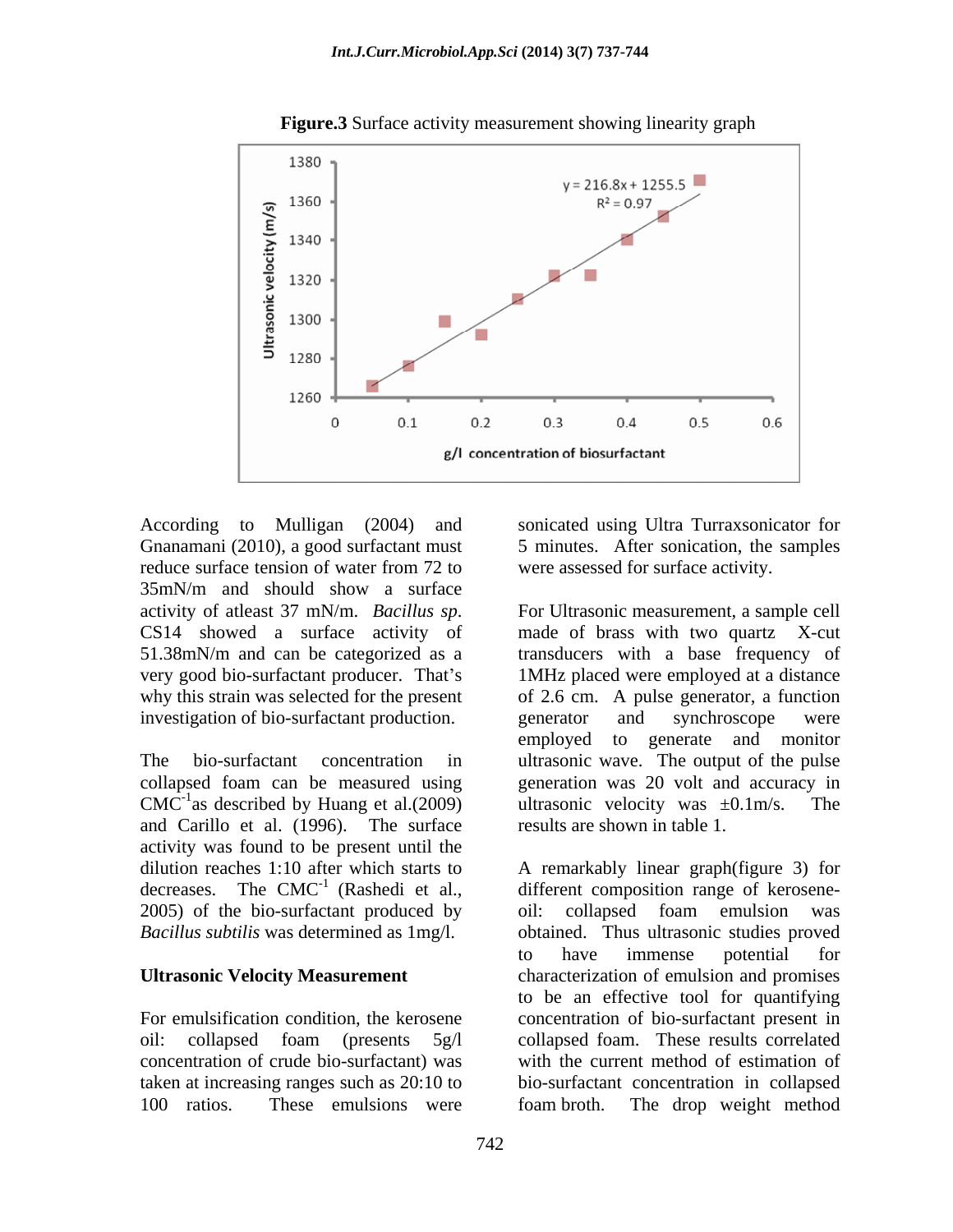shows CMC at 1mg/l but the advantage of the petroleum hydrocarbons. J. Hazard. ultrasonic tool is that it can detect surface

The present study demonstrates because world I Microbiol application potential of ultrasonic Biotechnol 82-94 interference methods in real time Davis D.A., H.C. Lynch, J.Varley,(2001) estimation of bio-surfactant during<br>The application of foaming for fermentation by using broth samples recovery of surfactin from B.Subtilis directly even after reaching CMC. The ATCC 21332 cultures. Enz. method presents vital evidence to prove versatility of ultrasonic tool. A standard graph obtained in present study may not be<br>A.Teris. V. Beek, and J.M. directly useful for all microbial strains. Raaijmakers, Individual standard graph may be genetic, and zoosporicidal properties generated for these strains. To top it all, as<br>of cyclic lipopeptide surfactants of now, this is first report of estimation of produced by *Pseudomonas* bio-surfactant above CMC using freezeons Apple From Microbiol 69 ultrasonic velocity measurements.

### **Acknowledgements**

The first author would like to thank the Principal of Sri Sankara Arts and Science<br>
Colloge Kanchinuram and The Principal<br>
Some Surfactants by Three College, Kanchipuram and The Principal, R.K.M. Vivekananda College, Chennai-04 for providing facilities, motivation and

- Arima, K., A. Kakinuma, and G. Tamura, Gnanamani A, Kavitha V., Radhakrishnan Biochem.Biophys. Res. Commum.,
- Bodour, A.A., K.P. Dress and R.M. Maier, Hodate Y., Ueno S., Yano J., Katsuragi T.,
- Bordoloi, N.K. and B.K. Konwar, 2009. Bacterial biosurfactant in enhancing solubility and metabolism of

petroleum hydrocarbons. J. Hazard. Mater., 170(1):495-505.

- activity even above CMC of bio- Carillo, P.G., S.I. Mardaraz, P. Alvarez and surfactant. A. M.Giulietti, 1996.Isolation and sectionof biosurfactant producing bacteria. World J. Microbiol. Biotechnol., 82-94.
	- recovery of surfactin from B.Subtilis ATCC 21332 cultures. Enz. Microbiol. Tech., 28: 346-354.
	- De-Souza T. J., M.D. Boer, P.D. Waard, A.Teris, V. Beek, and J.M. 2003.Biochemical, of cyclic lipopeptide surfactants produced by *Pseudomonas fluorescens*.Appl.Env. Microbiol., 69 (12): 7161-7172.
	- DomínguezAna, Aurora Fernández, Noemí González, Emilia Iglesias, and Luis Montenegro, 1997.Determination of Critical Micelle Concentration of Some Surfactants by Three Techniques. Journal of Chemical Education. 74(10):127-130.
- support. Georgiou, G., S.C. Lin, and M.M. Sharma, **References** microorganisms.BioTechnol.,10:60- 1992.Surface active compounds from 65.
	- 1968.Surfactin, a crystalline peptide lipid surfactant produced by *Bacillus subtilis*: Isolation, characterisation and its inhibition of fibrin clot formation. 31: 488-494. Bioremed. Biodegrad., 1:107-115 N., Mandal A.B., 2010. Bioremediation of Crude Oil Contamination Using Microbial Surface-Active Agents: Isolation, Production and Characterization. J.
	- 2003.Distribution of biosurfactant- Tezuka Y., Tagawa T., Yoshimoto N., producing bacteria in undisturbed and and Sato K, 1997. Ultrasonic velocity contaminated arid southwestern soils. measurement of crystallization rates of J. Appl. Env. Microbiol., 69(6): 3280- 3287. Colloids and Surfaces A: palm oil in oil-water emulsions. Colloids and Surfaces A: Physicochemical and Engineering Aspects. 128:217-224